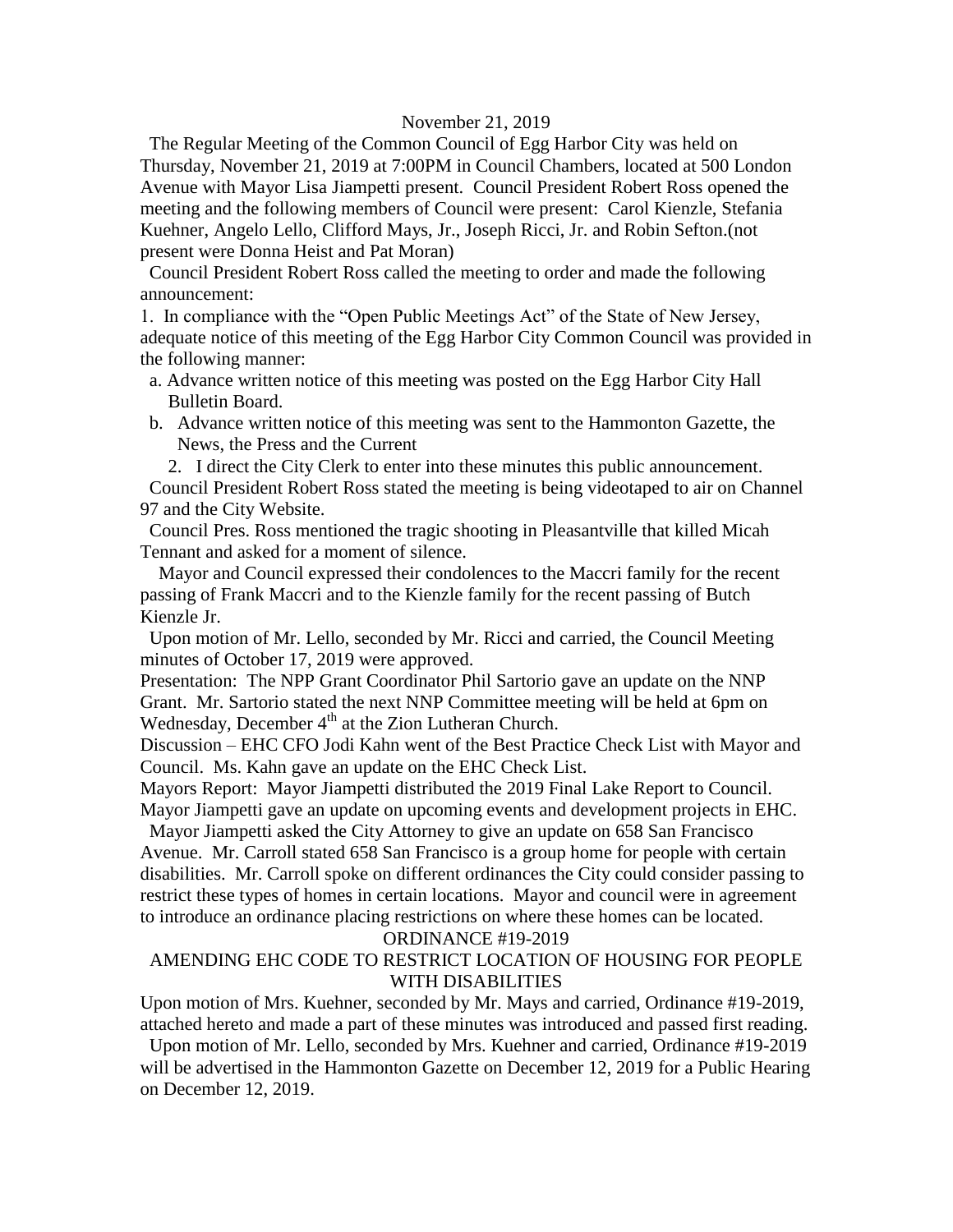Committee Chair Report: Council Pres. Ross read the Tax & Utility Reports. Councilman Lello gave an update on the Highway Department and leaf pick up. Councilman Ricci stated GEHSD is putting solar panels on Absegami, OHS and CCHS.

Police Department Report: Sgt. Aylwin gave an update on the EHCPD.

CFO Report: N/A

City Clerk Report: Ms. Steeb read the ACUA Thanksgiving trash schedule. Ms. Steeb stated she had a resolution to add on tonight's agenda. Ms. Steeb stated the resolution is regarding the Renault property and explained the resolution.

 Upon motion of Mr. Lello, seconded by Mrs. Kuehner and carried by a roll call vote, Resolution #174-2019, attached hereto and made a part of these minutes was approved.(Kienzle-yes,Kuehner-yes,Lello-yes,Mays-yes,Ricci-yes,Sefton-yes)

## RESOLUTION #174-2019

# ACCEPTING A RECOMMENDATION OF THE EHC LAND USE BOARD DESIGGNATING DELINEATED AREAS KNOWN AS RENAULT TUSCANY AND SURROUN DING ENVIRONS AS A NON-CONDEMNATION AREA IN NEED OF REDEVELOPMENT

 Ms. Steeb stated she had another resolution to add to tonight's agenda. Ms. Steeb stated it is a sewer credit for Church of the Living God and explained what the credit was for. Upon motion of Mrs. Kuehner, seconded by Mr. Ricci and carried, Resolution #175- 2019, attached hereto and made a part of these minutes was approved.(Kienzleyes,Kuehner-yes,Lello-yes,Mays-abstain,Ricci-yes,Sefton-yes)

## RESOLUTION #175-2019

# SEWER CREDIT FOR FOURTH QUARTER 2019 CHURCH OF THE LIVING GOD-1020-30 PHILADELPHIA AVENUE-EHC-\$343.63

City Attorney Report: James Carroll gave an update on ongoing litigation. Councilman Ricci asked about the RFP for Realtor Services for EHC. Mr. Carroll stated it was reading to be advertised. The City Clerk stated she would advertise the RFP on November  $27<sup>th</sup>$ .

Engineer Report: EHC Engineer Ryan McGowan updated Mayor and Council on ongoing projects in EHC. Mr. McGowan gave an update on the WIPA process and stated the RFP will be placed on the December  $12<sup>th</sup>$  agenda for approval. Mr. McGowan stated he attended a luncheon with the Mayor at CCHS regarding the Tilt One Funding which has to do with teaching children. Mr. McGowan spoke about a recent Land Use board meeting where a variance was needed for a handicap ramp. Mr. McGowan suggested the City consider passing a resolution giving the Zoning Officer some discretion with the installation of handicap ramps in the City. Mr. McGowan stated Galloway Twp. has an ordinance and he will send the information to the City Clerk. Ms. Steeb stated as soon as she receives the ordinance she will forward to Council for their review.

Upon motion of Mr. Mays, seconded by Mrs. Kuehner and carried by a roll call vote, Resolution #176-2019, attached hereto and made a part of these minutes was approved.(Kienzle-yes,Kuehner-yes,Lello-yes,Mays-yes,Riicci-yes,Sefton-yes,Ross-yes)

RESOLUTION #176-2019 SPECIAL EMERGENCY NOTES \$80,000.00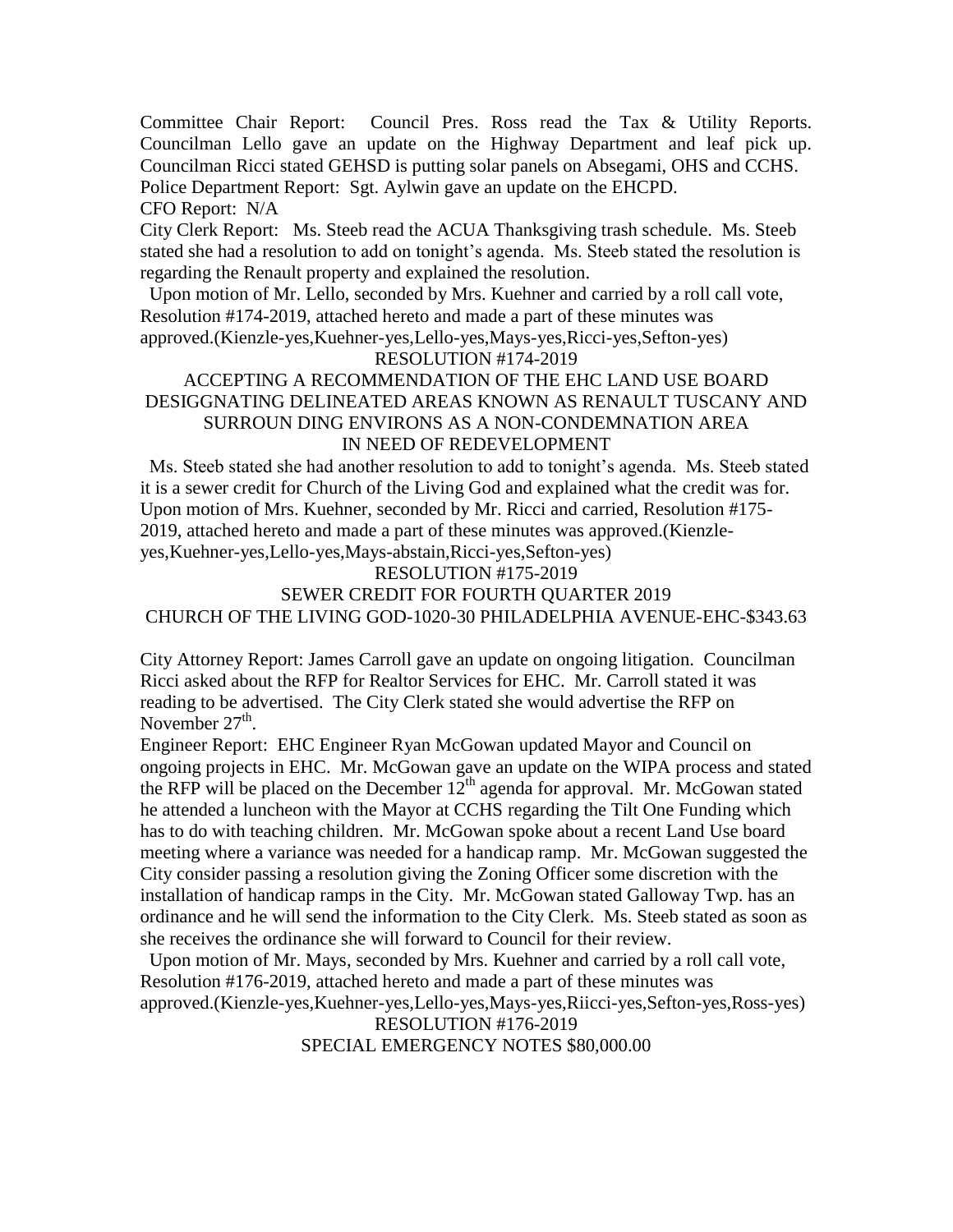Upon motion of Mr. Mays, seconded by Mrs. Sefton and carried by a roll call vote, Resolution #177-2019, attached hereto and made a part of these minutes was approved.(Kienzle-yes,Kuehner-yes,Lello-yes,Mays-yes,Ricci-yes,Sefton-yes,Ross-yes) RESOLUTION #177-2019 APPROPRIATION TRANSFERS

Upon motion of Mrs. Kuehner, seconded by Mrs. Sefton and carried by a roll call vote, Resolution #178-2019, attached hereto and made a part of these minutes was approved.(Kienzle-yes,Kuehner-yes,Lello-yes,Mays-yes,Ricci-yes,Sefton-yes,Ross-yes) RESOLUTION #178-2019 APPROVING ACCUMULATED ABSENCE BRIAN MADISON - \$1,743.22

 Upon motion of Mrs. Kuehner, seconded by Mr. Mays and carried by a roll call vote, Resolution #179-2019, attached hereto and made a part of these minutes was approved.(Kienzle-yes,Kuehner-yes,Lello-yes,Mays-yes,Ricci-yes,Sefton-yes,Ross-yes) RESOLUTION #179-2019 AUTHORIZING PURCHASING WATER TREATMENT CHEMICALS THROUGH A COOPERATIVE AGREEMENT WITH THE HAMILTON TWP. MUA

 Upon motion of Mr. Mays, seconded by Mrs. Sefton and carried by a roll call vote, Resolution #180-2019, attached hereto and made a part of these minutes was approved.(Kienzle-yes,Kuehner-yes,Lello-yes,Mays-yes,Ricci-yes,Sefton-yes,Ross-yes) RESOLUTION #180-2019 AUTHORIZE EXECTUTION OF GRANT AGREEMENT WITH ATLANTIC COUNTY

 Upon motion of Mrs. Kuehner, seconded by Mr. Ricci and carried by a roll call vote.(Kienzle-yes,Kuehner-yes,Lello-yes,Mays-yes,Ricci-yes,Sefton-yes,Ross-yes) RESOLUTION #181-2019 CONTRACT AGREEMENT WITH ATLANTIC COUNTY REGARDING ROAD SALT AND SALT BRINE MATERIALS

 Upon motion of Mrs. Kuehner, seconded by Mr. Ricci and carried by a roll call vote, Resolution #182-2019, attached hereto and made a part of these minutes was approved.(Kienzle-yes,Kuehner-yes,Lello-yes,.Mays-yes,Ricci-yes,Sefton-yes,Ross-yes) RESOLUTION #182-2019 AUTHORIZING REFUND OF PROPERTY DEPOSIT JAMES GEISEL - \$304.95

 Upon motion of Mrs. Kuehner, seconded by Mrs. Sefton and carried by a roll call vote, Resolution #183-2019, attached hereto and made a part of these minutes was approved.(Kienzle-yes,Kuehner-yes,Lello-yes,Mays-yes,Ricci-yes,Sefton-yes,Ross-yes) RESOLUTION #183-2019 AUHTORIZE REFUND OF ELECTRICAL PERMIT FEE MELISSA ESCRIBANO - \$65.00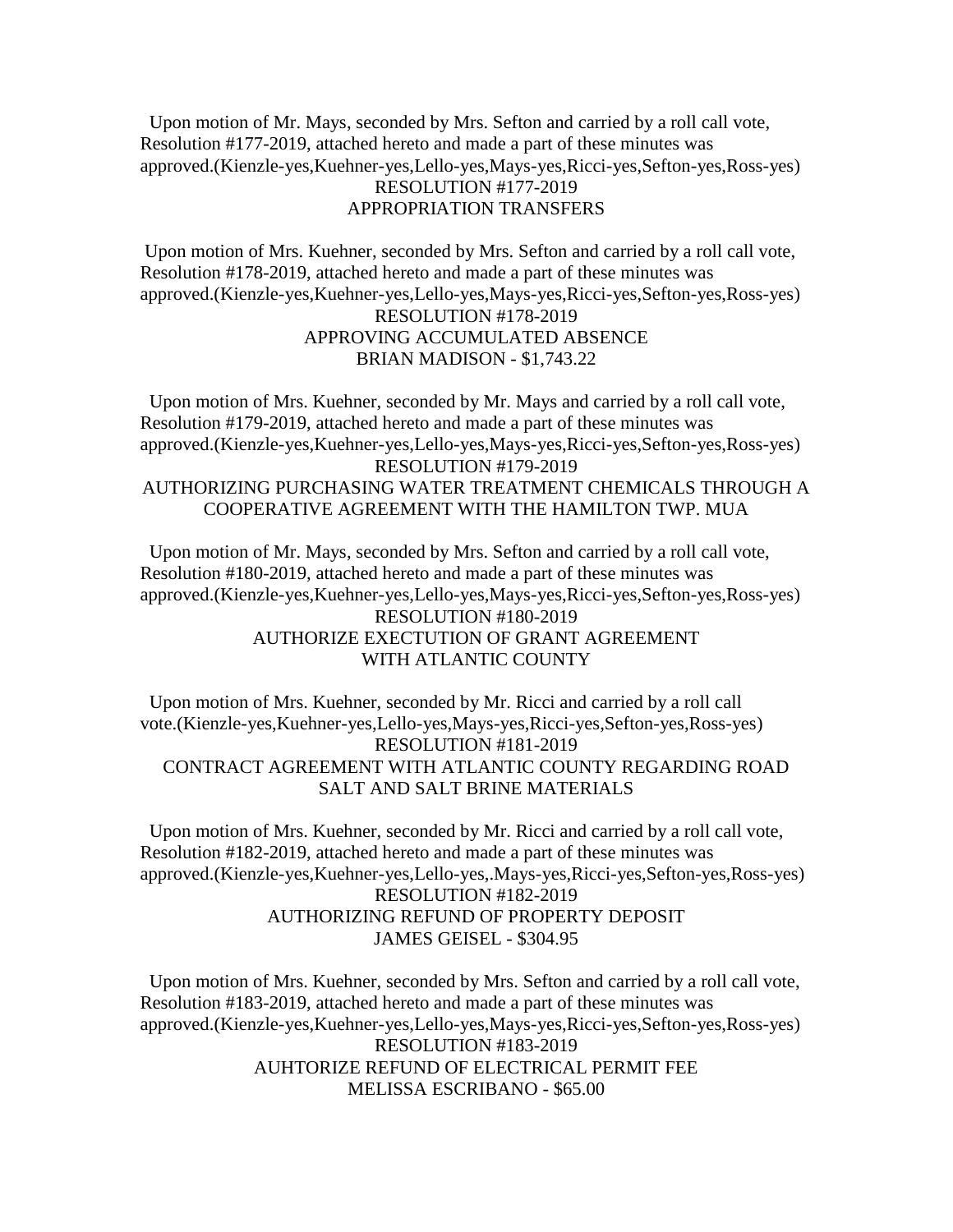Upon motion of Mrs. Kuehner, seconded by Mr. Mays and carried by a roll call vote, Resolution #184-2019, attached hereto and made a part of these minutes was approved.(Kienzle-yes,Kuehner-yes,Lello-yes,Mays-yes,Ricci-yes,Sefton-yes,Ross-yes) RESOLUTION #184-2019 AUTHORIZE THE REFUND O THREE BUILDING PERMIT FEES TO DR HORTON

 Upon motion of Mrs. Kuehner, seconded by Mr. Mays and carried by a toll call vote, Resolution #185-2019, attached hereto and made a part of these minutes was approved.(Kienzle-yes,Kuehner-yes,Lell-yes,Mays-yes,Ricci-yes,Sefton-yes,Ross-yes) RESOLUTION #185-2019 REFUND TWO ZONING PERMIT FEE – BOHLER ENGINEERING

Introduce Ordinance:

# ORDINANCE #18-2019 SALARY ORDINANCE RANGE AMENDMENT

 Upon motion of Mrs. Kuehner, seconded by Mrs. Sefton and carried, Ordinance #18- 2019, attached hereto and made a part of these minutes was introduced and passed first reading. Upon motion of Mr. Mays, seconded by Mrs. Kuehner and carried, the Introduction of Ordinance #18-2019 will be advertised in the Hammonton Gazette on November 27, for a Public Hearing on December 12, 2019.

Public Hearing:

### ORDINANCE #16-2019

BOND ORDINANCE AUTHORIZING THE COMPLETION OF VARIUOS CAPITOAL IMPROVEMENTS IN THE CITY OF EGG HARBOR CITY, COUNTY OF ATLANTIC, NEW JERSEY APPROPRIATING THE SUM OF \$640,000.00 THEREFORE; AUTHORIZING THE ISSUANCE OF GENERAL OBLIGATION BONDS OR BOND ANTICIPATION NOTES OF THE CITY OF EGG HARBOR, COUNTY OF ATLANTIC, NEW JERSEY, IN THE AGGREGATE PRINCIPAL AMOUNT OF UP TO \$93,000 MAKING CERTAIN DETERMINATIONS AND COVENANTS; AND AUTHORIZING CERTAIN RELATED ACTIONS IN CONNECTION WITH THE FOREGOING

 Mr. Mays made a motion to open the Public Hearing on Ordinance #16-2019, the motion was seconded by Mrs. Kuehner and carried. Council Pres. Ross asked if anyone from the public had any comment and there was none. Upon motion of Mr. Mays, seconded by Mrs. Kuehner and carried, the Public Hearing was closed. Upon motion of Mrs. Kuehner, seconded by Mr. Mays and carried by a roll call vote, Ordinance #16- 2019, attached hereto and made a part of these minutes was adopted and the Notice of Adoption will be advertised in the Hammonton Gazette on November 27, 2019.(Kienzleyes,Kuehner-yes,Lello-yes,Mays-yes,Ricci-yes,Sefton-yes,Ross-yes)